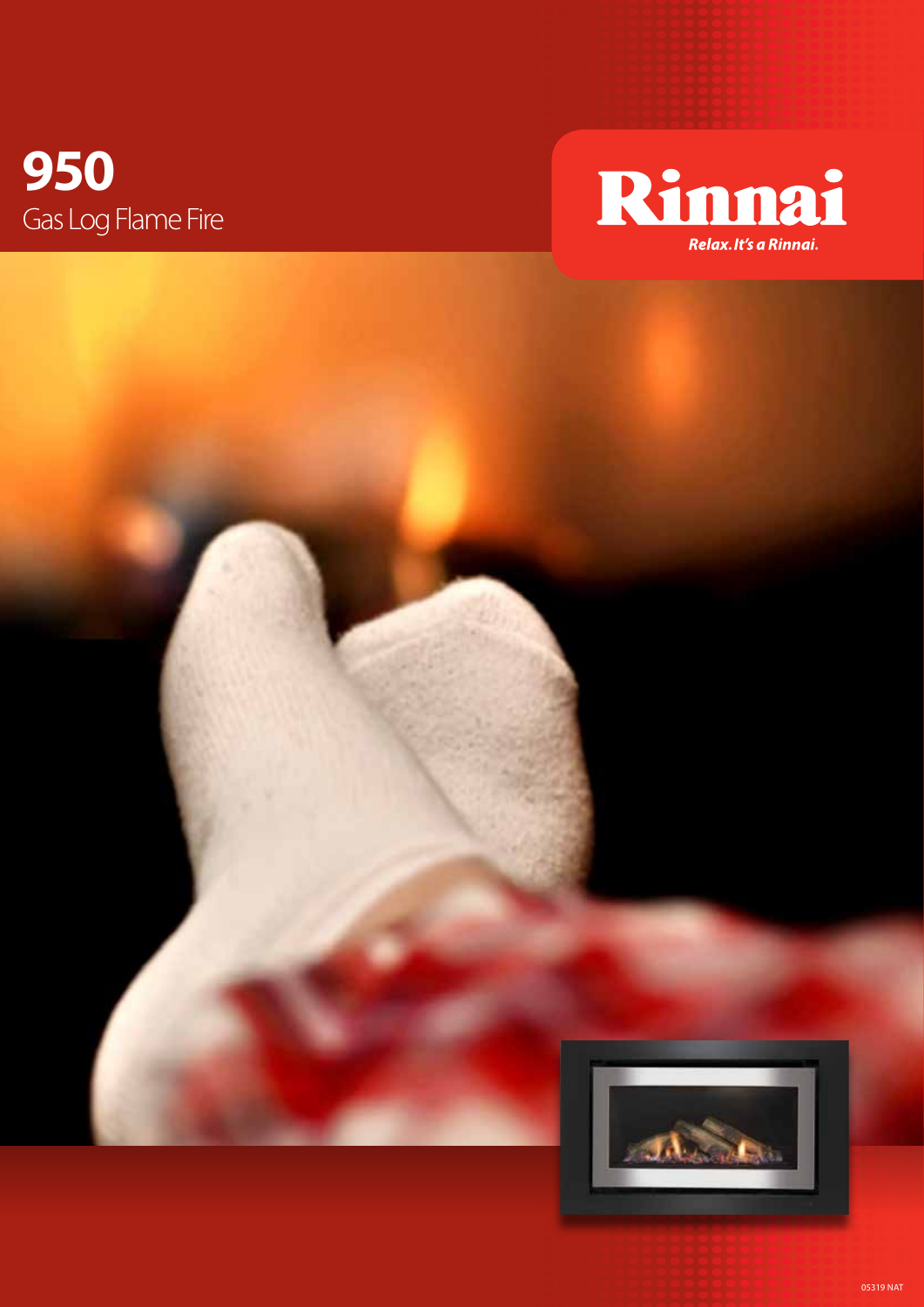# Spread the warmth and comfort with a 950 Gas Log Fire.

Rinnai are proud to introduce the latest addition to our comprehensive range of Gas Log Flame Fires, the 950. With a variety of fascia options, burn media and flueing, you can design your own look to suit your home and décor. Combining a modern, elegant appearance with incredible efficiency, this heater is a must-have addition to bring warmth to your home. Perfect for large spaces and open plan living, the 950 will introduce an ambience that is unforgettable. Settle in beside a flickering flame this winter with the new Rinnai 950.

### **Features and Benefits**

- > High 5.5 star efficiency rating\*
- > Heat output up to 8.13 kW\*\*, perfect for open plan living and large areas
- > Choose from 2 burn media options Australian Eucalyptus Log Set or Pebbles
- > Choose from 2 fascia options, stainless steel on black or black on black.
- > Safety mesh guard to give peace of mind and eliminate reflections
- > Thermostatically controlled
- > Flexible power flueing



*Stainless Steel on Black with Pebbles*



.........  $0 0 0 0 0 0 0 0 0 0$ ........ ......... ........ . . . . . . . . . . . . . -----------............ -------**............** 

*Black on Black with Australian Eucalyptus Logs*

*\*When installed using extended flue \*\*When using short flue*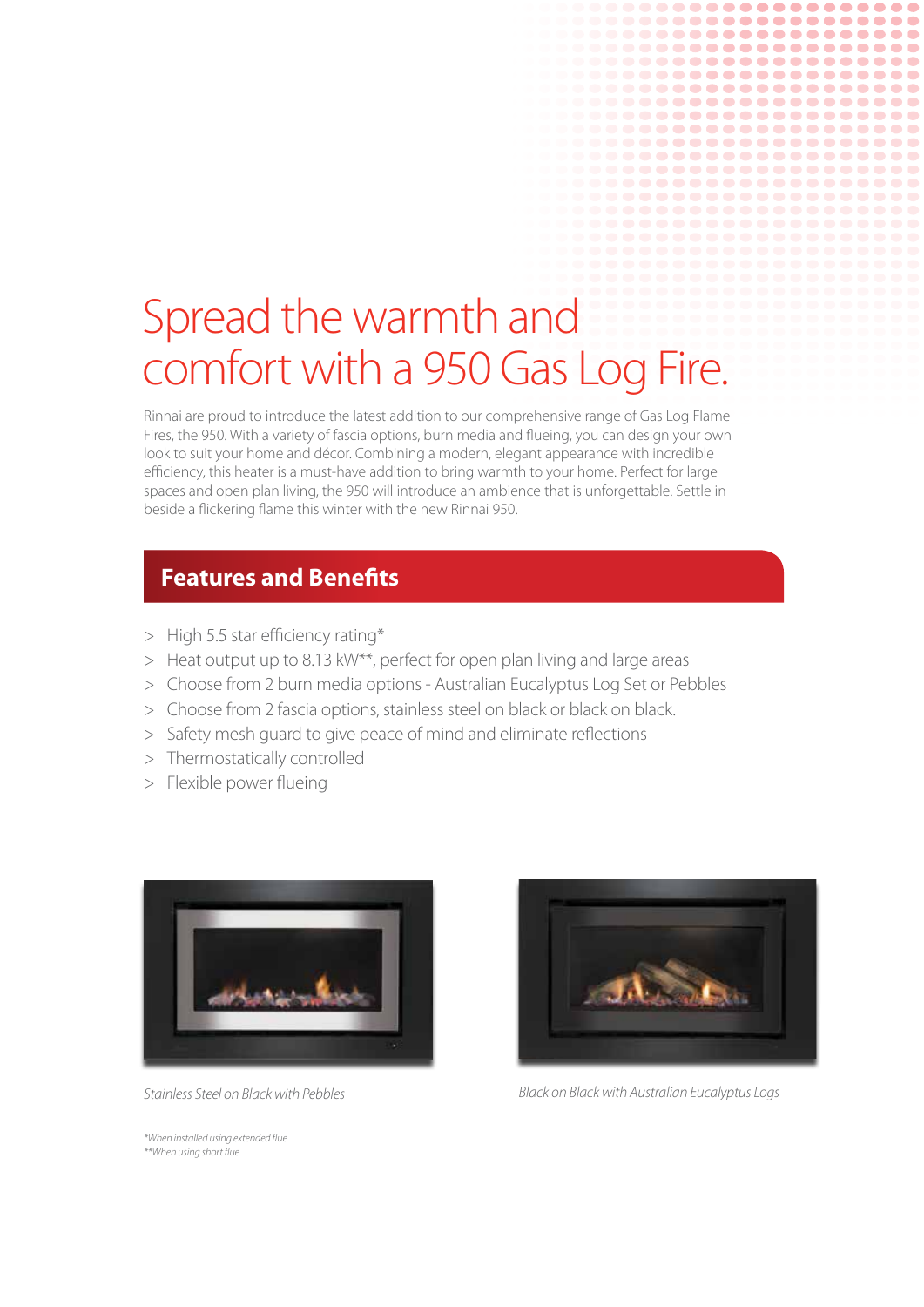| <b>Specifications</b> |                                              |                          |                                                    |        |                                                             |        |                          |                                                                    |                   |                                  |           |           |      |         |             |
|-----------------------|----------------------------------------------|--------------------------|----------------------------------------------------|--------|-------------------------------------------------------------|--------|--------------------------|--------------------------------------------------------------------|-------------------|----------------------------------|-----------|-----------|------|---------|-------------|
|                       | <b>Visual Dimensions<sup>#</sup></b><br>(mm) |                          | <b>Inbuilt Cavity</b><br><b>Dimensions</b><br>(mm) |        | <b>Efficiency</b><br><b>Star</b><br><b>Rating</b><br>AS4553 | Colour | Gas<br>$Input -$<br>MJ/h |                                                                    | kW<br>Out-<br>put | 'Heats up to'<br>Capacity $(m2)$ |           |           |      |         |             |
|                       |                                              | Height<br>Width<br>Depth |                                                    | Height | Width                                                       | Depth  |                          |                                                                    | $_{\text{LOW}}$   | High                             |           | Very Cold | Cold | $C$ ool | <b>Mild</b> |
| 950                   | 660                                          | 1070                     | 25                                                 | 570    | 965                                                         | 570    | $5.5*$                   | <b>Stainless</b><br>Steel on<br>Black,<br>Black on<br><b>Black</b> | 10                | 34                               | $8.13***$ | 69        | 82   | 110     | 125         |

### **Flueing Options**









 $0 0 0 0 0 0 0 0 0 0 0$ 

..............

............

.............. .............

...........

**...........** 

................ ------

.................. **................** ..................

 $\bullet$ 

 $\bullet\bullet$ 

 $\bullet$   $\bullet$ 

 $\overline{\phantom{a}}$ 

 $\overline{\phantom{a}}$ 

 $\overline{\phantom{a}}$ 

 $\blacksquare$  $\blacksquare$ 

 $\bullet$  $\blacksquare$  $\blacksquare$ 

**Please note:** \*Suitable for direct, vertical or horizontal flueing. 500mm required for down and out applications. See installation instructions for full details.

| <b>Warranty</b> | <b>Heat Exchanger</b>            | Fan     | <b>All Other Parts</b> | <b>Free Labour</b> |  |  |  |
|-----------------|----------------------------------|---------|------------------------|--------------------|--|--|--|
| Domestic Use    | 10 years pro rata <sup>(1)</sup> | 2 years | year                   | year               |  |  |  |
| Commercial Use  | 1 year on all parts and labour   |         |                        |                    |  |  |  |

**Please note:** For full definitions of Domestic and Commercial use, along with other conditions and exclusions, please refer to **www.rinnai.com.au**<br><sup>(1)</sup> Full replacement cost in the 1st year, reducing 10% per year thereaf hardwiring is required, consult a licensed electrician. #Dimensions are subject to production tolerances and may vary slightly from those given. Rinnai Australia Pty Ltd reserves the right to make modifications and change specifications without notice. # Refers to the visual appearance of the appliance external to the wall for inbuilt models.

**Refer to our online heater selector to find the right heater to suit your needs. Download our "Rinnai Fire" app to visualise how a Rinnai Fireplace could look in your home.**